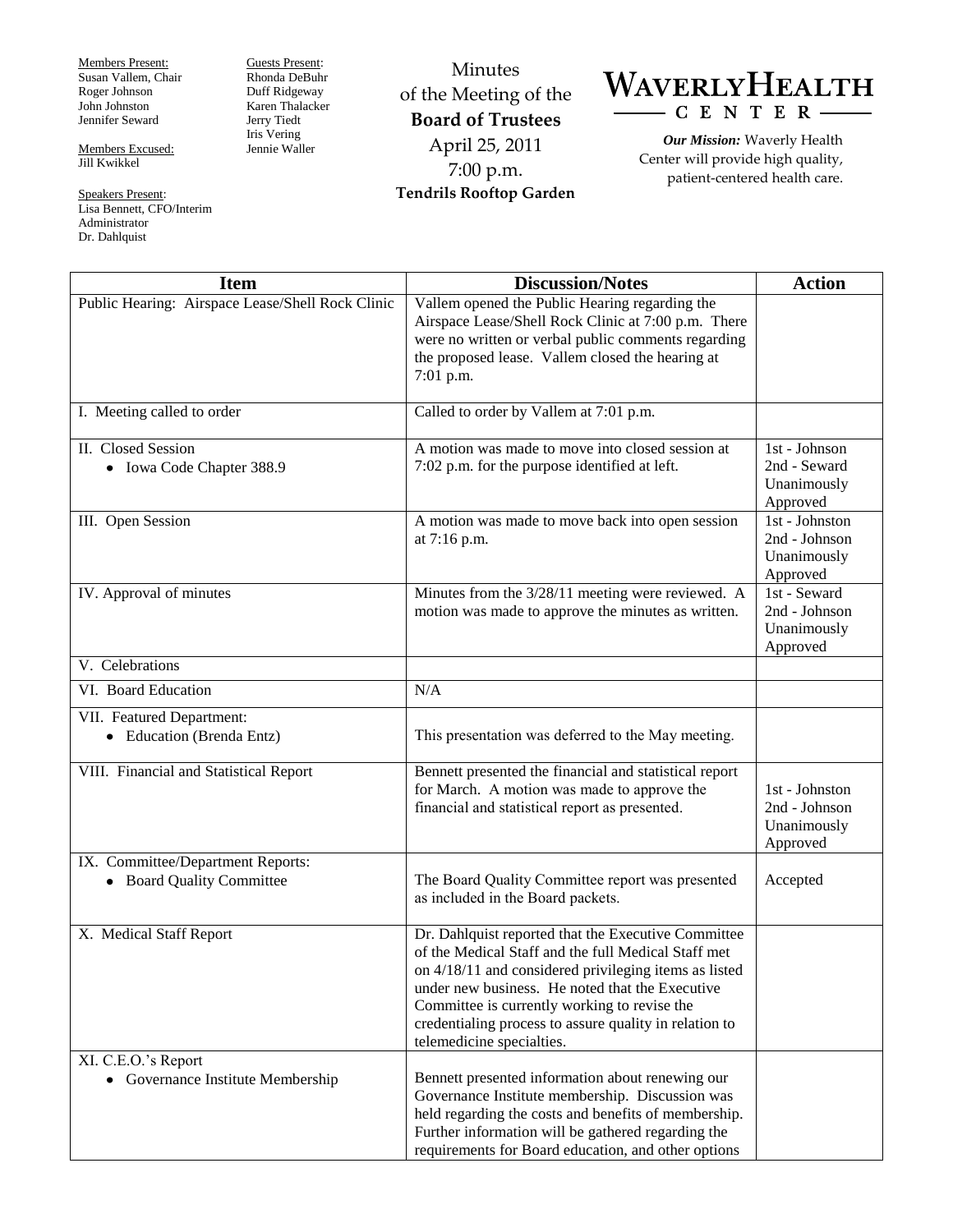| Airspace Lease                                                                                                                                                                                                                                                                                                                                                             | for providing education. This item was tabled for<br>discussion at the May meeting.<br>Bennett presented the airspace lease for the Shell<br>Rock Clinic. A motion was made to approve the<br>lease in concept, allowing for incidental changes in<br>language as deemed necessary.<br>Bennett noted that we should be able to review the<br>proposed rental agreement at the May meeting.<br>Construction of the clinic should be able to begin<br>promptly after a rental agreement has been approved.                                                                                                                                                                    | Tabled for<br>discussion at the<br>May meeting<br>1st - Johnston<br>2nd - Seward<br>Unanimously<br>Approved |
|----------------------------------------------------------------------------------------------------------------------------------------------------------------------------------------------------------------------------------------------------------------------------------------------------------------------------------------------------------------------------|-----------------------------------------------------------------------------------------------------------------------------------------------------------------------------------------------------------------------------------------------------------------------------------------------------------------------------------------------------------------------------------------------------------------------------------------------------------------------------------------------------------------------------------------------------------------------------------------------------------------------------------------------------------------------------|-------------------------------------------------------------------------------------------------------------|
| XII. Old Business<br>Helipad<br>$\bullet$                                                                                                                                                                                                                                                                                                                                  | Bennett presented a change order for the helipad<br>project. A motion was made to approve the \$45,000<br>change order as presented. Bennett noted that we are<br>still working on the snow melt system for the 80 foot<br>path to the pad, which will result in another change<br>order. Information for this change order will be<br>finalized tomorrow and forwarded to the Executive<br>Committee for approval. Bennett noted that the<br>project will be delayed because of the changes to the<br>snow melt system. The anticipated completion date<br>is now August.                                                                                                  | 1st - Johnston<br>2nd - Seward<br>Unanimously<br>Approved                                                   |
| CEO Search                                                                                                                                                                                                                                                                                                                                                                 | Vallem reported that the Search Committee will meet<br>on Tuesday, May 3 <sup>rd</sup> at 6:00 p.m. in the Centennial<br>Pavilion - Med/Surg Conference Room. They will<br>review candidate summaries and select candidates<br>for on-site interviews. On-site interviews will be<br>scheduled for May $25^{th}$ from $12:00 - 5:00$ p.m. in<br>Tendrils Rooftop Garden and May 26 <sup>th</sup> from 8:00<br>$a.m. - 1:00$ p.m. in the Carstensen/Gruben Room.                                                                                                                                                                                                             |                                                                                                             |
| Meaningful Use<br>٠<br><b>Community Donation Request</b><br>٠                                                                                                                                                                                                                                                                                                              | Bennett presented the Meaningful Use project budget<br>as discussed at the April meeting. Bennett reported<br>that we are not planning to seek financing for this<br>project. Some of the funding will be secured through<br>the remaining McKesson lease amount, and some<br>will be budgeted into next year's capital budget. A<br>motion was made to approve the \$1,100,000<br>Meaningful Use project budget as presented.<br>Roger Johnson reported on the request that was<br>presented at the March meeting. He has not received<br>a response to his requests for further information.<br>He will report back to the Board when further<br>information is received. | 1st - Johnson<br>2nd - Seward<br>Unanimously<br>Approved                                                    |
| XIII. New Business<br>Provisional Appointments to Medical<br>٠<br>Staff:<br>• Peter Verhey, M.D. - Consulting,<br>Radiology, Vrad<br>• Nancy Quinlan, CRNA - Courtesy,<br>Anesthesia, WHC<br>Reappointments to Medical Staff:<br>٠<br>• Clay Dahlquist, D.O. - Active, Family<br>Practice, WHC<br>Change of Status from Temporary to<br>٠<br>Provisional on Medical Staff: | Privileging items were presented as individually<br>listed at left. All files have been reviewed by the<br>Executive Committee of the Medical Staff. The<br>Executive Committee recommends approval. A<br>motion was made to approve all privileging items as<br>individually considered and recommended by the<br>Executive Committee of the Medical Staff.<br>Dr. Dahlquist noted that a new part-time ER<br>physician, Dr. Nguyen has been hired. He reported<br>that Dr. Gonzales began his ENT specialty clinic last<br>week. He plans to have clinic and do surgeries at<br>WHC.                                                                                      | 1st - Johnston<br>2nd - Johnson<br>Unanimously<br>Approved                                                  |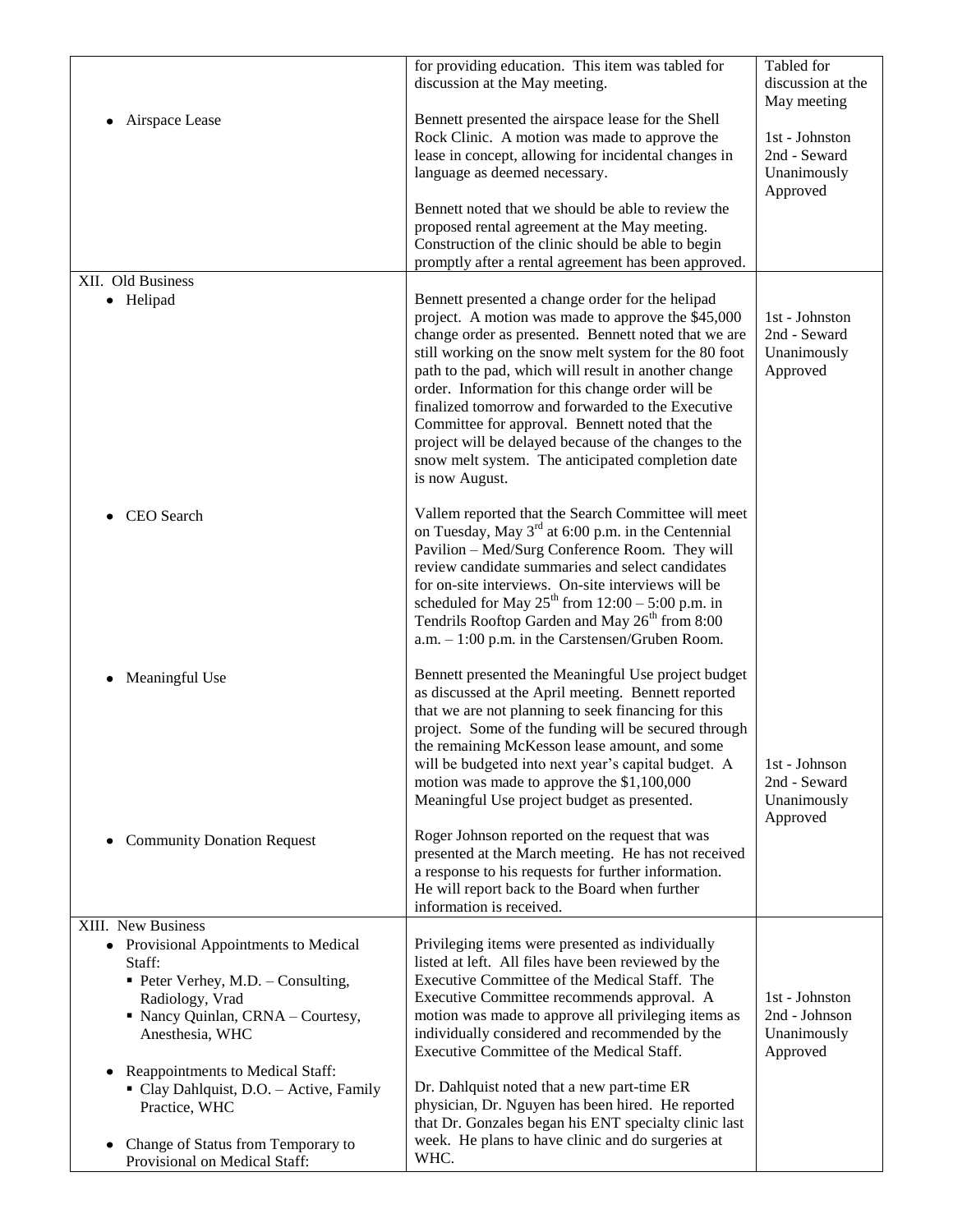| • Felix (Ed) Gonzales, M.D. - Active,<br>Otolaryngology, Iowa ENT Center                                                                                                                                                                                                                                                                                                                                                       | Bennett noted that we have been staffing two mid-<br>levels in the Walk-In Clinic based on volume.                                                                                                                                                                                                                                                                                                                                             |                                                          |
|--------------------------------------------------------------------------------------------------------------------------------------------------------------------------------------------------------------------------------------------------------------------------------------------------------------------------------------------------------------------------------------------------------------------------------|------------------------------------------------------------------------------------------------------------------------------------------------------------------------------------------------------------------------------------------------------------------------------------------------------------------------------------------------------------------------------------------------------------------------------------------------|----------------------------------------------------------|
| Change of Status from Provisional to<br>Regular on Medical Staff:<br>Farid Manshadi, M.D. - Consulting,<br>Physical Medicine, Physical Medicine<br>and Rehab Associates<br>$\blacksquare$ Ann Rathe, M.D. - Consulting,<br>Psychiatry, Blackhawk Grundy Mental<br><b>Health Center</b><br>Steven Schurtz, M.D. - Courtesy,<br>Urology, Mason City Clinic<br>Timothy Mulholland, M.D. - Courtesy,<br>Urology, Mason City Clinic |                                                                                                                                                                                                                                                                                                                                                                                                                                                |                                                          |
| Revised/Updated Privileges:<br>· Suzanne Bartlett, M.D. - Active, WHC,<br>Spa Services                                                                                                                                                                                                                                                                                                                                         |                                                                                                                                                                                                                                                                                                                                                                                                                                                |                                                          |
| <b>Resignations from Medical Staff:</b><br>Anil Dhuna, M.D. - Consulting,<br>Neurology, Neurology and Sleep Clinic<br>· Eduard Michel, M.D. - Consulting,<br>Radiology, Vrad                                                                                                                                                                                                                                                   |                                                                                                                                                                                                                                                                                                                                                                                                                                                |                                                          |
| <b>Revised Policy:</b><br>• Provider Response to Patient Assessment<br>and Care Needs<br><b>Finance Committee</b>                                                                                                                                                                                                                                                                                                              | The revised policy was presented for review as<br>included in the Board packets. The policy has been<br>reviewed by the Executive Committee of the Medical<br>Staff and is recommended for approval. A motion<br>was made to approve the policy as listed at left.                                                                                                                                                                             | 1st - Johnson<br>2nd - Johnston<br>Unanimously           |
|                                                                                                                                                                                                                                                                                                                                                                                                                                | Bennett reported that the Finance Committee met on<br>4/22/11. Minutes from said meeting were included<br>in the Board packets.                                                                                                                                                                                                                                                                                                                | Approved                                                 |
| Capital Request - Security System<br>Upgrade<br>Capital Request - MRI Knee Coil -<br>Invio 1.5 T Lower Extremity Coil<br>• Capital Request - Laundry Water Heater<br>• Capital Request – Ultrasound Equipment                                                                                                                                                                                                                  | Bennett presented the following capital requests:<br>• Security System Upgrade at a cost not to<br>exceed \$33,802.50 (budgeted)<br>• MRI Knee Coil at a cost not to exceed \$23,000<br>(budgeted)<br>Laundry Water Heater at a cost not to exceed<br>\$22,950 (not budgeted)                                                                                                                                                                  |                                                          |
| Capital Purchase FYI - Radiology<br>Workstation (\$5,643.50)<br>• Capital Purchase FYI - Phillips<br>Electrocardiograph EKG (\$9,045)<br>" Capital Purchase FYI - Nor-Lake Walk-<br>In Cooler (\$8,664.96)<br>• Capital Purchase FYI - Hysteroscopes (2)<br>$@$ \$6,529.50)                                                                                                                                                    | - Ultrasound Equipment Logic E9 BT10 120V at<br>a cost not to exceed \$160,000<br>Bennett noted that the capital request for ultrasound<br>equipment is being deferred at this time. A motion<br>was made to approve the capital requests as detailed<br>above.<br>Bennett reported that the budget for fiscal year 2012<br>should be ready for consideration at the May Board                                                                 | 1st - Seward<br>2nd - Johnson<br>Unanimously<br>Approved |
| <b>Executive Committee</b><br>■ 4/4/11 InVision Agreement                                                                                                                                                                                                                                                                                                                                                                      | meeting.<br>The minutes of the 4/4/11 Executive Committee<br>meeting were presented as included in the Board<br>packets. The Executive Committee acted to approve<br>the proposal from InVision Architecture to provide<br>design plans, and prepare bidding documents<br>including all of the specs necessary to build an 8,500<br>square foot clinic at a cost not to exceed \$92,200.<br>The action of the Executive Committee was ratified | 1st - Johnson<br>2nd - Vallem<br>Unanimously<br>Approved |